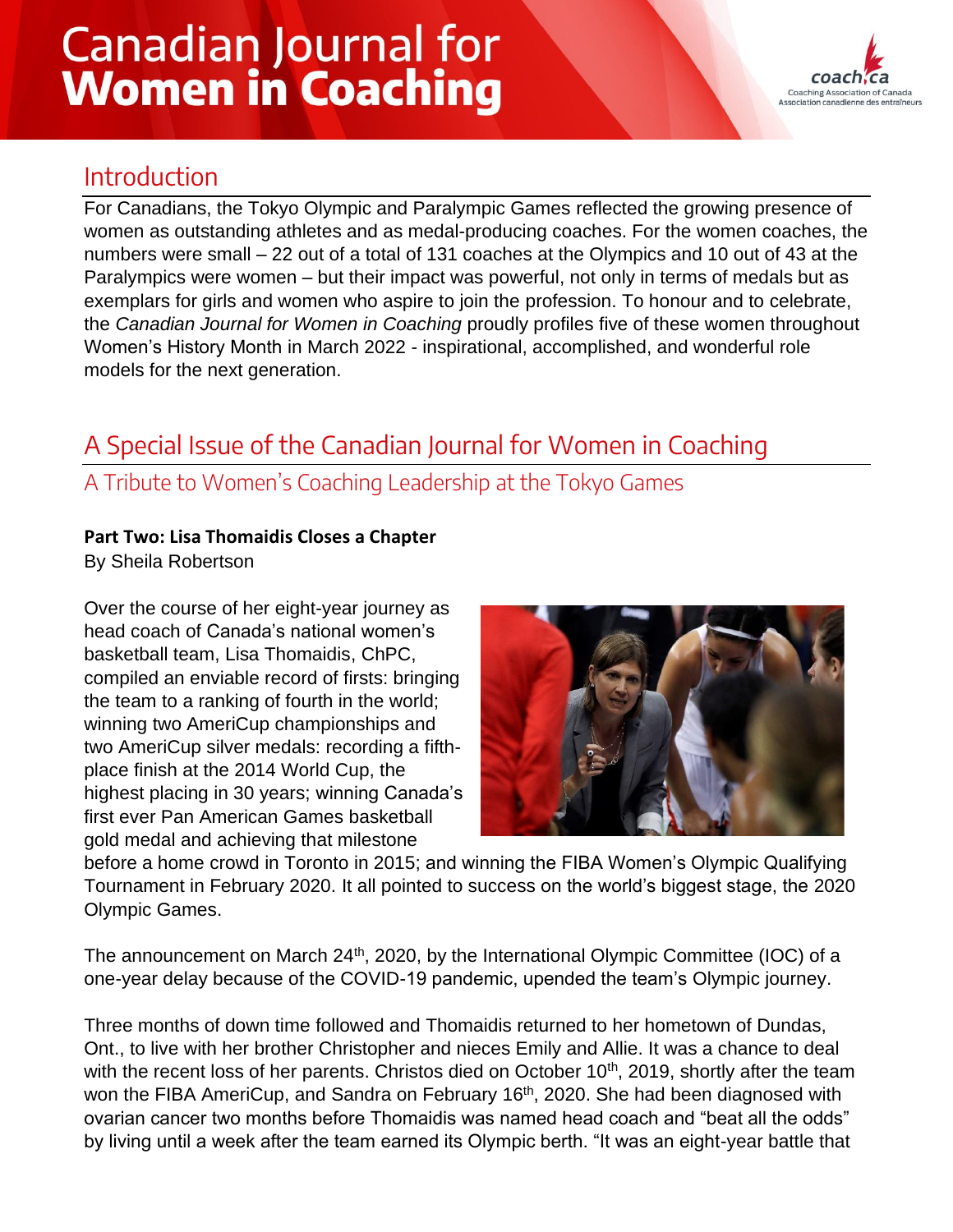she managed with positivity and grace," said Thomaidis. "… I always thought that after 2020 I'd be able to spend more time with her ... so that created guilt. She was the most supportive, encouraging, and positive human being and my most influential role model."

As the Olympic tournament opened 16 months after the IOC announcement, a place in the medal round remained a realistic goal. The team's ninth-place finish left Thomaidis "heartbroken … Had we been able to compete in 2020 when we were healthy and playing our best, the outcome would have been different," she said. "I wish we could have shown Canada and the world how good we truly were at that time."

#### Role models paved her way

Thomaidis grew up surrounded by influential role models within her family, including her mother Sandra, grandmother Elsie, and aunt Jane, whom she describes as "strong, independent, caring women I looked up to." At Highland Secondary School, she learned about leadership from committed women coaches and physical education teachers, in particular Brenda Nelson and Beverly Smith.

Also formative during her high school years were her close group of female friends. "Experiencing success by working hard with friends who were athletic, dedicated, and competitive encouraged many of us to pursue sport beyond high school," she said. "Without that peer group, I'm not sure I would have believed in myself enough to compete in varsity basketball at McMaster University." Smith and Nelson, noting her potential, also encouraged her to pursue varsity sport. "They invested and believed in me; I can't thank them enough," she said. "It truly changed my life."

Shy, lacking confidence, and initially overwhelmed by McMaster's highly competitive environment, Thomaidis developed into a leader of the cohesive, tightknit, and successful Marauders and played for five seasons. Her height - she is 6'2" – was an asset as was the coaching of Theresa Burns. Thomaidis was a three-time Ontario University Athletics (OUA) allstar and a OUA Coaches Award of Excellence recipient.

Briefly an assistant coach to Burns upon graduation, Thomaidis spent two life-changing years in Greece, the homeland of her father, drawn by the desire to compete at a higher level and to experience living abroad. After a career-ending knee injury in 1998, she returned home to ponder her future.

Mentors, including Burns and McMaster athletic director Therese Quigley, told her that the University of Saskatchewan desperately needed someone to coach their under-performing women's basketball team and insisted she would be perfect for the position. Inexperienced and uncertain, Thomaidis balked at the suggestion, certain she wouldn't be considered. Waiting until the last moment to apply, she was shocked when offered a three-year contract. "I had no idea what I didn't know; all I knew was that we were going to work very hard because we weren't very good," she admits. "That hard work and a commitment to excellence is the foundation of our Huskies identity, hasn't changed, and is reflected in our team motto – 'Entitled to Nothing. Grateful for Everything'".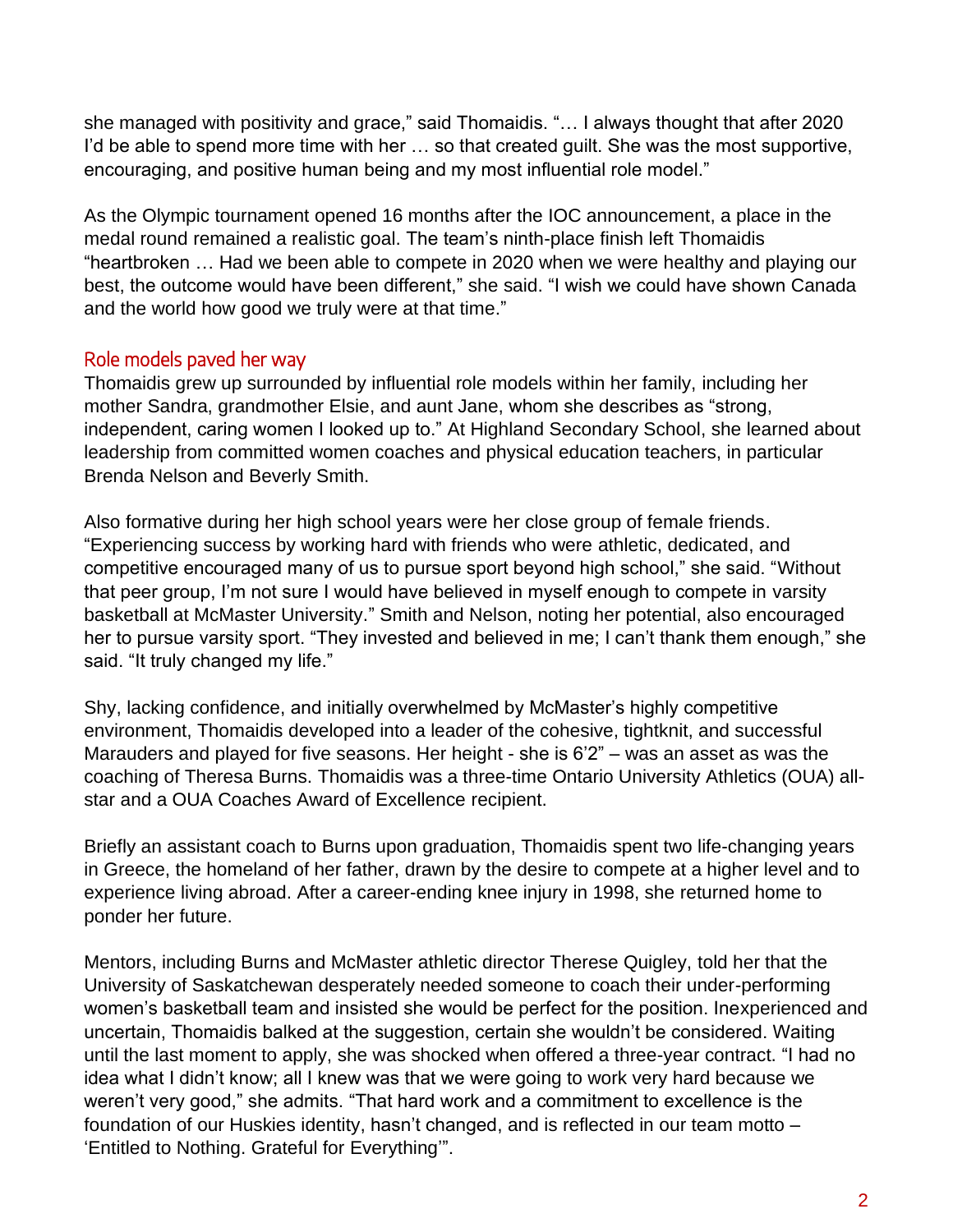In the subsequent 21 years, Thomaidis has accumulated statistics and credentials that cement her reputation is one of the best coaches ever in Canadian basketball. Led by her, the Huskies won national championships in 2016 and 2020, seven Canada West titles, and advanced 13 times to the USports Final 8. She holds the record for regular season wins (281), Canada West playoff wins (49) and national championship wins (19). She is a two-time USports Coach of the Year, five-time Canada West Coach of the Year, and was named the 2015 Coach of the Year by the Coaching Association of Canada.

#### A challenging but workable balancing act

Thomaidis' tenure with the national team began in 2000 as an assistant coach, first with Bev Smith and then with Allison McNeill. From hovering near mid-point in FIBA World Rankings, (which usually lists over 100 countries) by 2012 the team had climbed to 11<sup>th</sup> and made it to the quarterfinals of the London Olympics. In 2013, Thomaidis succeeded McNeill and brought the team to fourth in the world by 2020. "I am not sure any other team has improved at that rate," she said. "It's a reflection of the body of work on the part of the athletes, the Integrated Support Team (IST), and the coaching staff, and their commitment and dedication to improving our team … [our ranking] is a huge source of pride … a massive accomplishment that should be celebrated."



For eight years, Thomaidis managed what were essentially two full-time coaching positions; the national team season ran from May through August and the Huskies season covered late September through March, giving her a month or so to catch her breath. Then, in 2019, FIBA introduced competitions in November and February, forcing her into lengthy periods away from the Huskies and the challenge of juggling two teams simultaneously.

"Working 14-15-hour days, constantly watching games on the computer, talking to other coaches, communicating with my coaching staffs, interacting with 35 athletes (from both teams), managing the growth in IST support from five personnel to 13, all while trying to improve yourself as a coach, you never turn off," she said. As the national team climbed the world rankings, Own the Podium (OTP) sport science and funding support grew exponentially. "OTP was phenomenal, but it added more layers of leadership and responsibilities to the head coach position," she said.

Along with an accommodating and understanding U of S leadership, Thomaidis was fortunate to have the support of Ron and Jane Graham, whose contributions to the Huskies program included construction of the Ron and Jane Graham Basketball Facility and funding for a fulltime assistant coach position, "a game-changer for me and our program. It enabled us to bring in some amazing people and to mentor women coaches such as Claire Meadows, who assumed a lot of responsibility when I was away with the national team and is now the head coach at Queen's University." (*See link below).*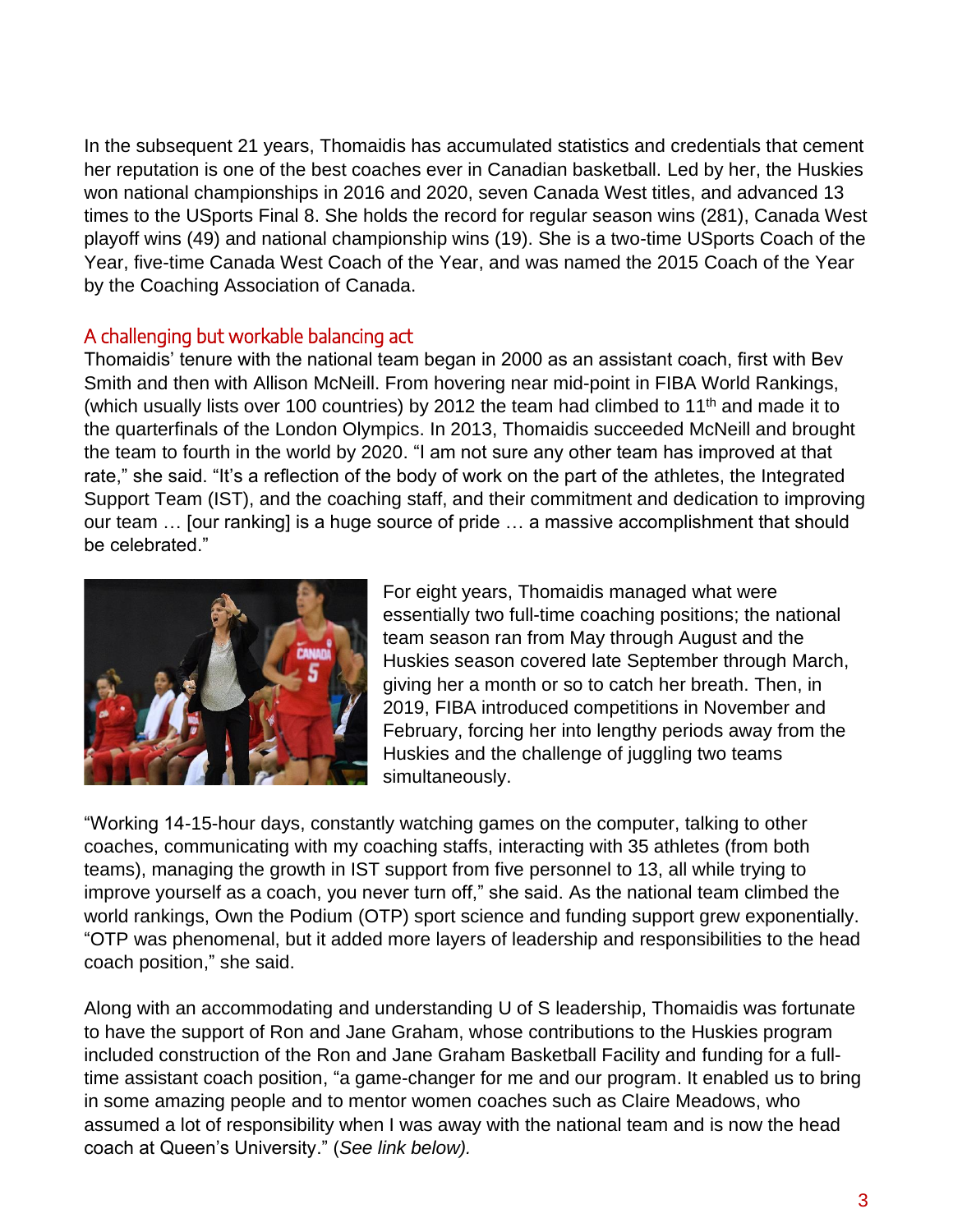Thomaidis relished the challenge of coaching both teams and wasn't prepared to give up either. "The thrill of coaching at the pinnacle of our sport, nationally and internationally, was so rewarding," she said. So long as the seasons were complementary, the dual arrangement worked well. With the FIBA changes, however, expectations and demands grew to such an extent that the situation became unsustainable. "I knew it was coming to an end because it was way too much for one person to manage," she said.

#### Upended by COVID-19

In March 2020, the Huskies won the national championship, matching the national team's success at the Olympic Qualifying Tournament a month earlier. Everything was unfolding according to plan until the Tokyo Games postponement threw the national team into turmoil.

Carefully laid strategies were disrupted; travel was halted, forcing players to train independently; key players were injured; veteran Kim Gaucher was waging a public battle to have her infant daughter and husband with her in Tokyo (see link below); and the playing field was anything but even with most of their Olympic opponents able to continue to train and play in their professional leagues.

"We were dealing with one thing after the next on the road to Tokyo … and being in a more restrictive situation than our competitors was tough to swallow," said Thomaidis. Finally, looser protocols in the United States enabled the team to hold a training camp in May at the Raptor's practice facility in Florida. Strict isolation mandates confined them to hotel rooms and the gym, ate up days of precious training time, strained the players' mental health and resilience, and created a tense undercurrent. "Our bubble was super tight; it was hard, and asked a lot of our players, but once we adjusted to the situation, they displayed such resilience and commitment to our mission."

What hadn't changed was the team's goal of a podium finish and their belief, instilled by Thomaidis, that it remained achievable. "People say I am calm and cool, and that is my demeanor. I am analytical, I provide facts, and figure things out from a technical standpoint," said Thomaidis, a pragmatist whose introverted and quiet personality is key to her leadership style. "You have to be the optimist; you have to believe and instill confidence."

To expand her passion for learning and personal growth, Thomaidis had connected with offensive expert Chris Finch. She watched Raptors' games so she and Finch, then a Raptors assistant coach and now head coach of the Minnesota Timberwolves, could discuss technical and tactical components and game analysis. "That connection (and television) probably saved me during COVID and being able to watch NBA games and our players playing professionally in Europe," she said. Another lifesaver was her involvement in OTP's Coach Enhancement Program. "Amazing, incredible … an enlightening and growth opportunity … you are in such a vacuum as a national team coach and rarely get to spend time with coaches from different sports. You can learn so much from each other." (*See link below*).